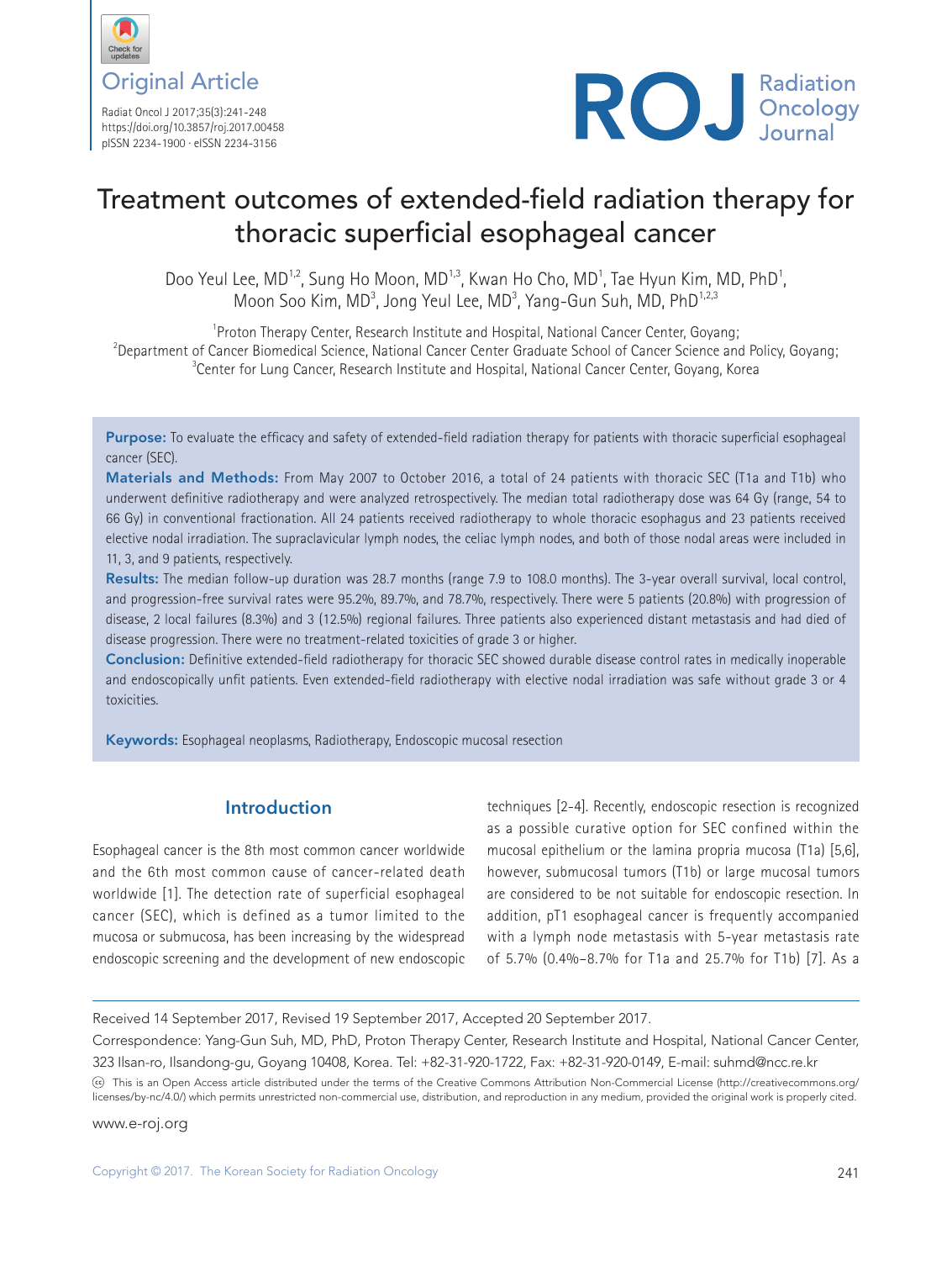result, esophagectomy with lymph node dissection has been considered as the standard treatment for SEC, however, esophagectomy is highly invasive and accompanied with increased morbidity and mortality rates [8,9].

Instead of surgery, concurrent chemoradiotherapy (CCRT) or radiotherapy alone can be an alternative option. Several studies have reported favorable outcomes of CCRT or radiotherapy alone for SEC patients with the local control (LC) rates of 70% to 80% [10-13]. However, the use of concurrent chemotherapy, radiation field, and radiation dose remain unclear.

In the present study, we investigated the treatment outcomes of radiotherapy alone with extended-field radiation for patients with SEC.

## **Materials and Methods**

#### **1. Patients**

Between May 2007 and October 2016, a total of 24 patients with SEC who underwent radiotherapy with or without endoscopic resection at our institution were included in this study (Table 1). Pretreatment evaluation included a medical history and physical examination. Laboratory studies included complete blood cell count and blood chemistries. For stage work-up, esophagogastroduodenoscopy (EGD) with Lugol staining, chest computerized tomography (CT) and endoscopic ultrasonography (EUS) were performed. To evaluate the distant metastasis, patients were evaluated by 18F-fluorodeoxyglucose positron emission tomography (FDG-PET), bone scans, and abdomen CT. Clinical stage was based on the 7th edition of the American Joint Committee on Cancer (AJCC) TNM classification.

#### **2. Radiotherapy**

Radiotherapy was delivered using megavoltage photon beam or proton beam. A conventional fractionation schedule with a fraction size of 2 Gy was used in all patients. Threedimensional conformal radiotherapy (3D-CRT), intensitymodulated radiotherapy (IMRT), and proton beam therapy (PBT) was used in 17, 4, and 3 patients, respectively. The gross tumor volume (GTV) was defined by the tumor visualized on CT, FDG-PET or the area where were marked within 1 cm proximal and distal to the primary tumor site using endoscopic clips marked by an endoscopy specialist before taking a planning CT. For all 24 patients, the initial clinical target volume (CTV) included the whole thoracic esophagus (from the upper esophageal sphincter to the esophagogastric junction). Elective nodal areas were included in the initial CTV except in 1 patient. The **Table 1.** Patients' characteristics (n = 24)

| Characteristic          | Value          |
|-------------------------|----------------|
| Age (yr)                | 71.5 (39-81)   |
| $\geq 70$               | 13 (54.2)      |
| <70                     | 11(45.8)       |
| Gender                  |                |
| Male                    | 21(87.5)       |
| Female                  | 3(12.5)        |
| ECOG performance status |                |
| $0 - 1$                 | 22 (91.7)      |
| $\mathfrak{D}$          | 2(8.3)         |
| Tumor location          |                |
| Middle thoracic         | 18 (75.0)      |
| Lower thoracic          | 6(25.0)        |
| T stage                 |                |
| T <sub>1a</sub>         | 4(16.7)        |
| T <sub>1</sub> b        | 20(83.3)       |
| Tumor size (cm)         | $2.5(0.6-6.2)$ |
| $\geq 2.5$              | 13 (54.2)      |
| < 2.5                   | 11(45.8)       |
| ESD                     |                |
| No                      | 10(41.7)       |
| Yes                     | 14 (58.3)      |

Values are presented as median (range) or number (%). ECOG, Eastern Cooperative Oncology Group; ESD, endoscopic submucosal dissection.

supraclavicular lymph nodes (SCN), the celiac lymph nodes, and both of those nodal areas were included in 20, 12, and 9 patients, respectively. In patients with middle thoracic SEC, SCN and celiac lymph nodes were irradiated in 88.9% and 61.2% of cases, respectively. In the patients with lower thoracic SEC, SCN and celiac lymph nodes were included in the radiation field for 66.7% and 83.3% of cases, respectively. A shrinking field technique was used in 23 patients except the patient treated with a total radiation dose of 54 Gy. The boost CTV encompassed the primary tumor with a margin of at least 1 cm for all directions. The planning treatment volume (PTV) was created by adding 0.5–1 cm of margin to the CTV. The initial PTV was treated with 40–54 Gy (median dose, 44 Gy). To reduce lung irradiation, anterior-posterior parallel opposite fields were used in the initial phase. To restrict the spinal cord dose, anterior and posterior oblique fields were used for the boost phase. For the patients underwent endoscopic submucosal dissection (ESD), total radiation doses of 54–66 Gy were administered, whereas total radiation doses of 60–66 Gy were administered for the patients received radiotherapy alone. As a result, the total radiation dose ranged between 54 and 66 Gy (median dose, 64 Gy). Variables related to radiotherapy are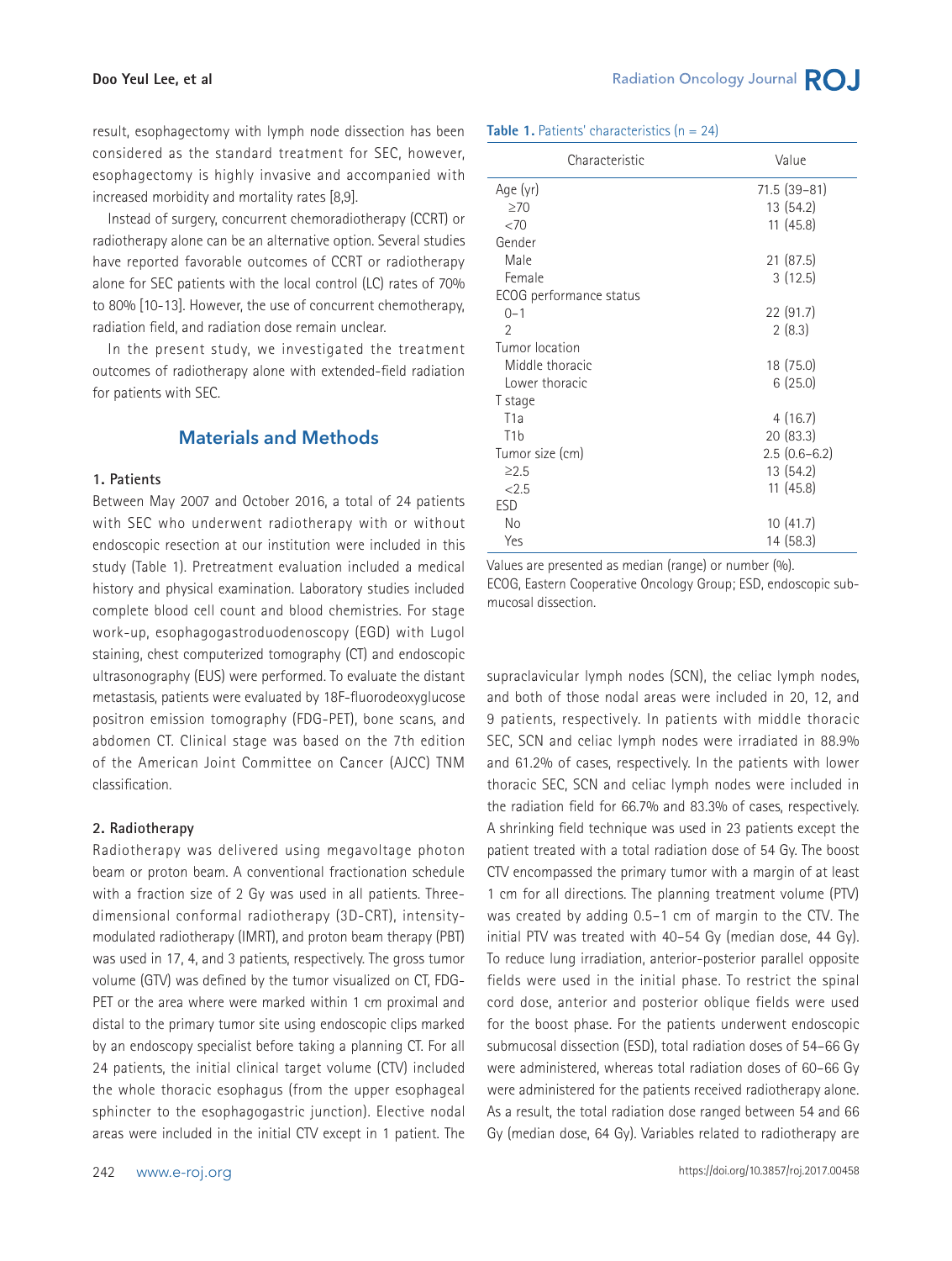#### **Table 2.** Radiation therapy

| Characteristic                      | Value      |
|-------------------------------------|------------|
| Total radiation dose (Gy)           | 64 (54-66) |
| Radiation dose for initial PTV (Gy) | 44 (40-54) |
| SCN irradiation                     |            |
| Nο                                  | 4(16.7)    |
| Yes                                 | 20(83.3)   |
| Celiac LN irradiation               |            |
| Nο                                  | 12 (50.0)  |
| Yes                                 | 12 (50.0)  |
| RT field                            |            |
| Whole esophagus                     | 1(4.2)     |
| Whole esophagus + SCN               | 11(45.8)   |
| Whole esophagus $+$ celiac          | 3(12.5)    |
| Whole esophagus $+$ SCN $+$ celiac  | 9(37.5)    |
| RT modality                         |            |
| 3D-CRT                              | 17 (70.8)  |
| <b>IMRT</b>                         | 4(16.7)    |
| Proton beam therapy                 | 3(12.5)    |

Values are presented as median (range) or number (%).

PTV, planning target volume; SCN, supraclavicular lymph nodes; LN, lymph nodes; RT, radiotherapy; 3D-CRT, 3-dimensional conformal radiotherapy; IMRT, intensity-modulated radiotherapy.

summarized in Table 2.

#### **3. Follow-up and statistical analysis**

During radiotherapy, patients were examined weekly to check treatment-related toxicities. Patients were followed up with EGD or chest CT every 3 months in the first 2 years, and every 6 months thereafter. Treatment related toxicities were graded according to the Common Terminology Criteria for Adverse Events (CTCAE) version 4.0. Treatment responses were evaluated according to the Revised Response Evaluation Criteria in Solid Tumors (RECIST) guideline version 1.1. Survival duration was calculated from the date of initiation of radiotherapy to the last follow-up or the considered events (local failure, regional failure, distant failure, or death). Survival rates were calculated using the Kaplan-Meier method. The log-rank test was used to assess the statistical differences in Kaplan-Meier estimates. Differences in clinical features between patients treated with ESD followed by radiotherapy and radiotherapy alone were analyzed using the Pearson chisquare or independent samples t-tests. Statistical analyses were conducted using SPSS ver. 18.0 (SPSS Inc., Chicago, IL, USA).

## **Results**

#### **1. Patient characteristics and clinical profile**

Pretreatment patients and tumor characteristics are listed on Table 1. Median age was 71.5 years (range, 39 to 81 years), with 21 males (87.5%) and 3 females (12.5%). The tumor location of 18 patients (75%) was mid-thoracic esophagus and the other 6 patients (25%) had tumor in lower thoracic esophagus. Of the 24 patients, 10 patients (41.7%) received radiotherapy for the first-line treatment, because they were not candidate for endoscopic resection due to submucosal invasion seen in EUS. Eight patients were medically unfit to undergo esophagectomy due to old age, heart diseases, cerebrovascular disease, and poor lung function, while 2 patients strongly refused to take surgery. The remaining 14 patients (58.3%), who initially presented with T1a diseases in EUS, underwent radiotherapy after ESD because of their pathologic features including the invasion of tumors into muscularis mucosae (M3 according to the Japanese subclassification [14,15]) or submucosa (T1b).

#### **2. Treatment outcomes**

The median follow-up period was 28.7 months (range, 7.9 to 108.0 months). The 3-year overall survival (OS), LC, and progression-free survival (PFS) rates were 95.2%, 89.7%, and 78.7%, respectively (Fig. 1A–1C). Among the 24 patients, 5 patients (20.8%) experienced disease progression, and 2 patients (8.3%) had died at the time of analysis. These 2 patients died from disease progression. Local failure and regional failure developed in 2 patients (8.3%) and 3 patients (12.5%), respectively. Among the 3 patients experienced regional recurrence, 2 patients also presented with distant metastasis. Of the 5 patients presenting with disease progression, salvage surgery, radiotherapy, CCRT, and chemotherapy were performed in 1, 1, 1, and 2 patients, respectively. Among them, 2 patients who treated with surgery and CCRT, respectively, remained without evidence of disease. The details of patients who experienced recurrences is summarized in Table 3. The patients treated with radiotherapy following ESD showed better PFS compared with the patients treated with radiotherapy alone (3-year PFS rate: 90.0% vs. 58.3%;  $p = 0.016$ ). This result is shown in Fig. 1D. The proportion of initial clinical T1a disease was higher in the patients treated with ESD followed by radiotherapy than the patients treated with radiotherapy alone (100% vs. 10%;  $p =$ 0.001). However, the proportion of T1a disease at final stage (16.7% vs. 10%;  $p = 0.459$ ) and median tumor size (2.1 cm vs. 3 cm;  $p = 0.601$ ) did not show significant differences between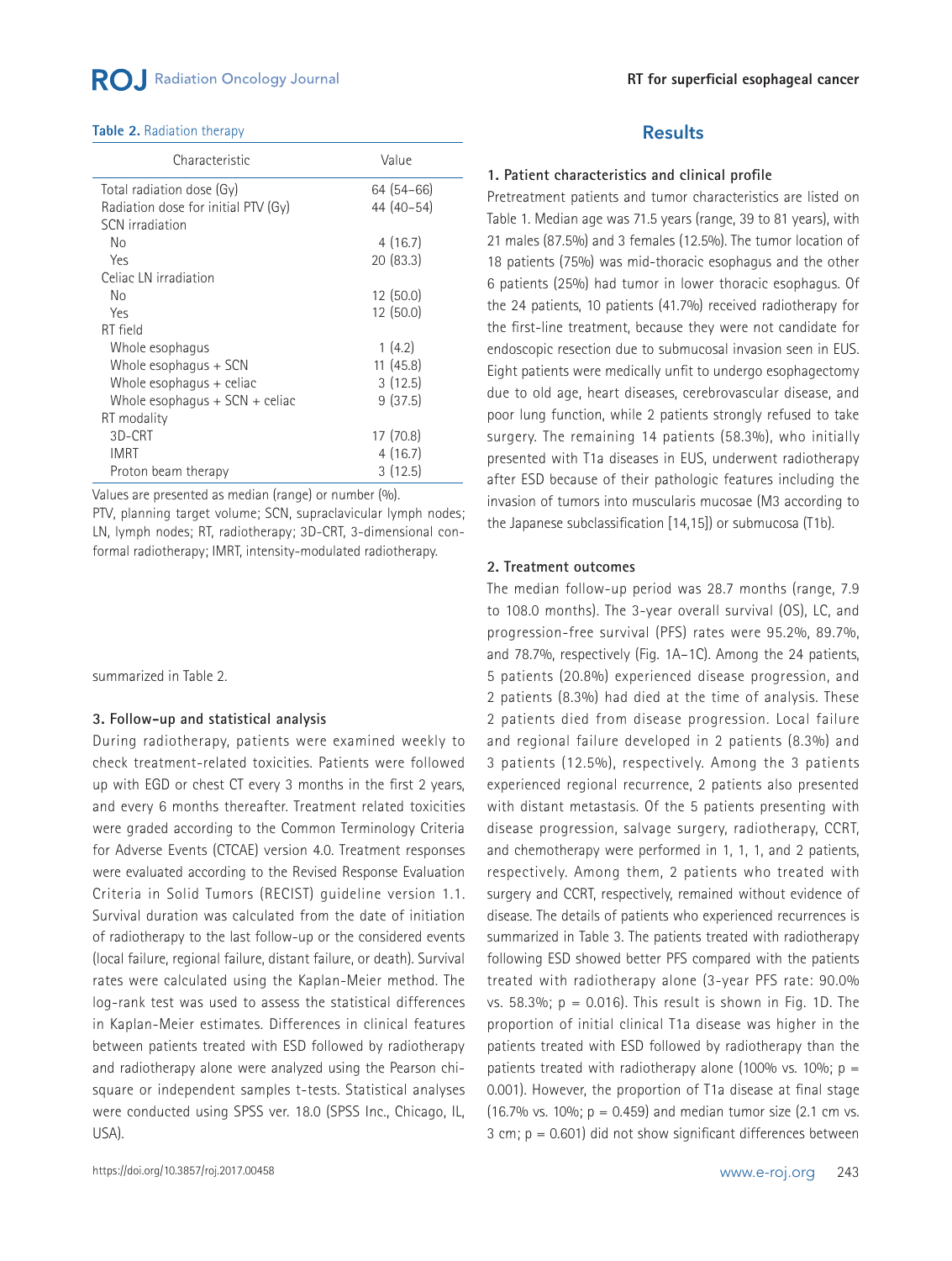

**Fig. 1**. Kaplan-Meier plot of (A) overall survival, (B) local control, (C) progression-free survival of all patients, and (D) progression-free survival according to the endoscopic submucosal dissection (ESD).

the patients treated with ESD followed by radiotherapy and radiotherapy alone. The 4 patients with T1a disease did not present with recurrence.

### **3. Toxicities**

No grade 3 or higher toxicities were observed during the acute and chronic phases. Acute grade 2 esophagitis was developed in 6 patients (25%) during treatment. Four patients (16.7%) experienced stenosis of esophagus after treatment, 2 for grade 1 and 2 for grade 2. These 2 patients with grade 2 esophageal stenosis underwent radiotherapy following ESD and had received intervention with balloon dilatation. After the treatment, grade 1 radiation pneumonitis was observed in 12 patients (50%) and there was no grade 2 or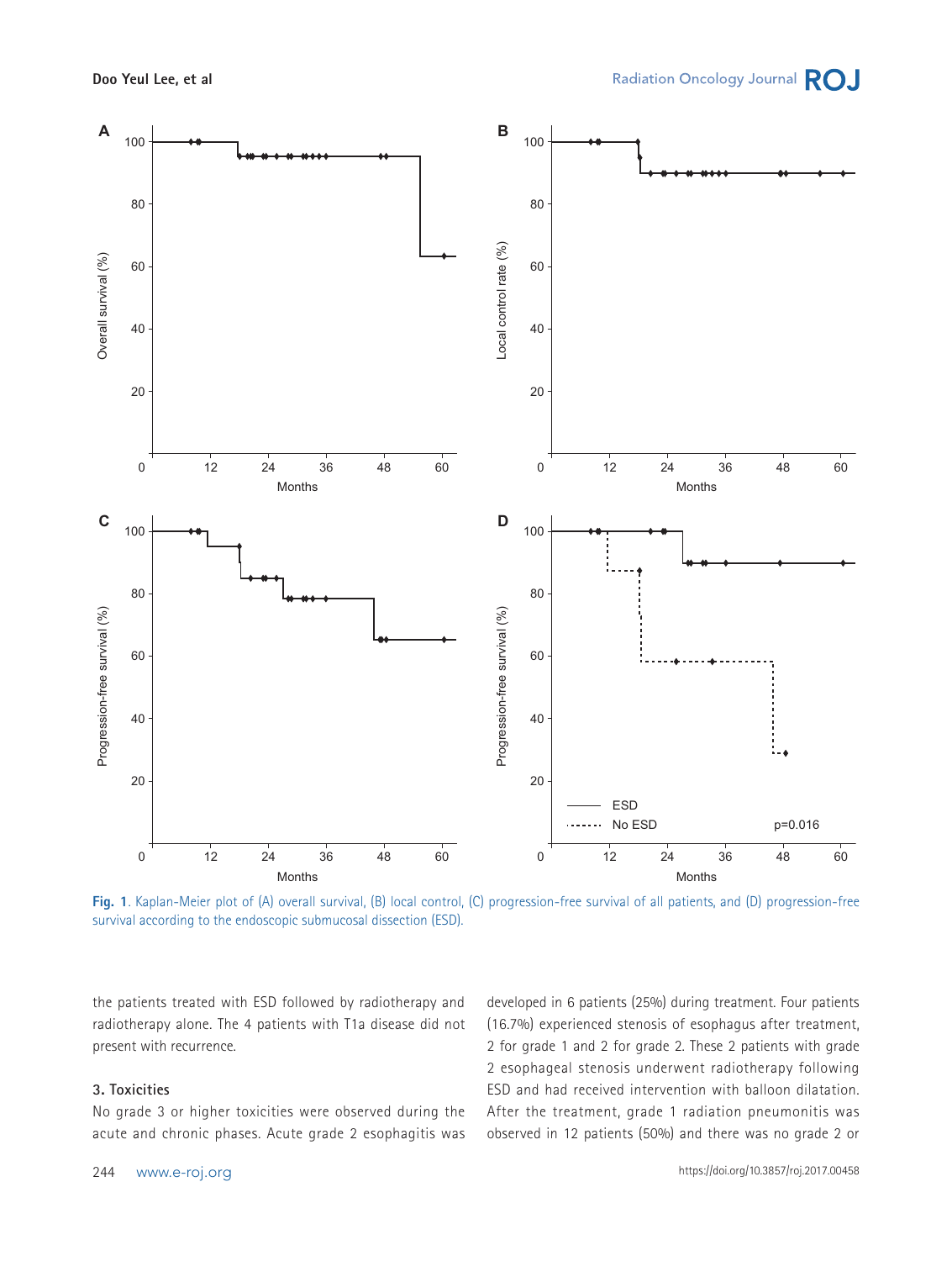|     | Table 3. Summary of patients with recurrence |                  |                           |     |              |                                              |                                                                                                                             |      |                                              |               |      |
|-----|----------------------------------------------|------------------|---------------------------|-----|--------------|----------------------------------------------|-----------------------------------------------------------------------------------------------------------------------------|------|----------------------------------------------|---------------|------|
| No. | Age (yr)/<br>sex                             |                  | Tstage Location Size (cm) |     | dose $(G_V)$ | otal radiation Elective nodal<br>irradiation | Failure site                                                                                                                |      | PFS (mo) Salvage treatment Mortality 0S (mo) |               |      |
|     |                                              | T1b              | Lower                     |     |              |                                              | Local (primary site)                                                                                                        | 18.2 | Chemotherapy                                 | $\frac{1}{2}$ | 20.7 |
|     | 67/M                                         | ەr-              | Middle                    | 2.5 | 99           | <b>2</b> 2 2<br>ស                            | Local (primary site)                                                                                                        | 180  |                                              | $\frac{1}{2}$ | 19.6 |
|     | 51/F                                         | T <sub>1</sub> b | Middle                    |     |              |                                              | Regional (celiac axis)                                                                                                      | 45.8 | Esophagectomy<br>Chemotherapy                | Yes           | 55.5 |
|     |                                              |                  |                           |     |              |                                              | Distant (para-aortic nodes)                                                                                                 |      |                                              |               |      |
|     | 72/M                                         |                  | Middle                    |     | 99           | $5CN +$ celiac                               | Regional (celiac axis)                                                                                                      | 11.4 | Radiotherapy                                 | Yes           | 17.6 |
| ഥ   | 81/M                                         |                  | Viiddle                   |     | 80           | SCN                                          | Regional (SCN)                                                                                                              | 27.1 | CCRT                                         | $\frac{1}{2}$ | 34.5 |
|     |                                              |                  |                           |     |              |                                              | Distant (neck nodes)                                                                                                        |      |                                              |               |      |
|     |                                              |                  |                           |     |              |                                              | PFS, progression-free survival; OS, overall survival; SCN, supraclavicular lymph nodes; CCRT, concurrent chemoradiotherapy. |      |                                              |               |      |

higher radiation pneumonitis. Among the patients, who experienced radiation pneumonitis, 11 patients received the total radiation dose of 60 Gy or more.

**RT for superficial esophageal cancer**

## **Discussion and Conclusion**

The number of patients with SEC is increasing particularly in Asia due to screening for upper gastrointestinal tract cancers [16,17]. Esophagectomy has been considered as the standard treatment for localized esophageal cancer as well as SEC. Recently, to avoid treatment-related morbidity and mortality of esophagectomy, endoscopic approach is increasingly used for SEC. However, due to high rate of lymphatic metastasis in esophageal cancer even in T1 lesions, the application of endoscopic resection is highly limited to small T1 lesions without evidence of lymphovascular invasion [18,19]. Therefore, esophagectomy is still the standard treatment for patients with SEC invading the submucosa. However, definitive radiotherapy with or without concurrent chemotherapy can be considered for unfit patients for surgery, because esophagectomy can result in long-term complications including dysphagia, reflux, and deterioration of quality of life [20,21].

Oh et al. [13] reported the treatment outcomes of hypofractionated definitive radiotherapy of 60 Gy with a daily dose of 3 Gy per fraction without chemotherapy for patients with esophageal cancer. In their study, 25 patients had SEC among the total of 70 patients, and the 2-year OS and LC rates were 80.0% and 81.6%, respectively for patients with SEC. Koide et al reported the treatment outcomes of CCRT for 123 patients with SEC. In their study, the 5-year OS, PFS, and LC rates were 77%, 47%, and 63%, respectively [22]. In these studies, radiotherapy was delivered to involved-field around gross tumors without elective nodal irradiation. Esophageal cancer frequently presents as a multicentric disease or submucosal skip spread due to the rich submucosal lymphatics in the esophagus. Therefore, in RTOG 85-01, extended-radiation field encompassing from the supraclavicular region to the gastroesophageal junction was used [23]. However, the results of RTOG 85-01 were not superior than RTOG 94-05, which adopted involved-field radiation field with 5-cm longitudinal margins and a 2-cm radial margin [24]. One prospective randomized clinical trial that compared extended- and involved-field for cervical and upper thoracic esophageal cancer demonstrated there was no significant difference in median survival between involved-

https://doi.org/10.3857/roj.2017.00458 www.e-roj.org 245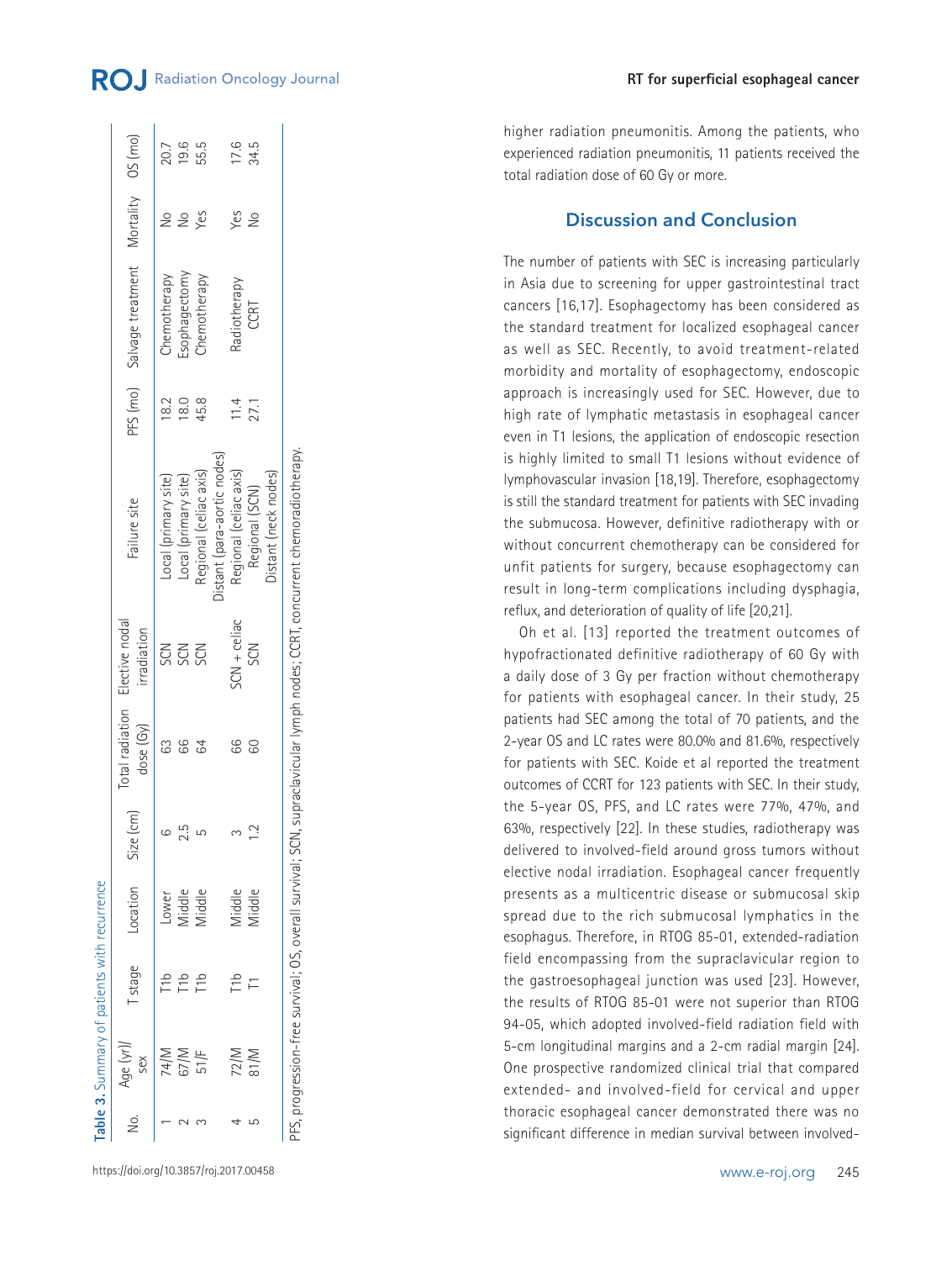#### **Doo Yeul Lee, et al**

and extended-field radiation [25]. Generally, extended-field radiation has been considered that potential for treatmentrelated morbidity is higher than involved-field radiation. As a result, recently, majority of institutions adopted involved-field radiation with concurrent chemotherapy for SEC.

The treatment outcomes of patients with thoracic esophageal cancer remains poor due to the high incidence of lymph node metastasis [26]. Therefore, our policy is to include whole esophagus, SCN, and celiac lymph nodes for all cases in the setting of radiotherapy alone for esophageal cancer. However, we did not include SCN or celiac lymph nodes in the radiation field, when the risk of radiation-induced toxicities due to wide radiation fields was expected to be higher than clinical benefits of wide radiation fields. A previous study demonstrated the pattern of lymph node metastasis in patients with thoracic esophageal squamous cell carcinoma [27]. According to this study, the risk for SCN metastasis in middle and lower thoracic esophageal cancer and the risk for celiac lymph node metastasis in upper thoracic esophageal cancer were relatively low less than 5%. As a result, it may be possible to omit irradiation for SCN or celiac lymph nodes according to the site and extent of disease.

In the present study, we used extended-field radiation, which includes whole esophagus and para-esophageal lymph nodes with or without SCN and celiac axis, without chemotherapy. The concurrent use of chemotherapy during radiotherapy can result in increased toxicities. In RTOG 85-01 study, 10% of patients treated with CCRT experienced acute life-threatening toxicities or treatment-related mortality (TRM), while 2% of patients treated with radiotherapy alone experienced acute life-threatening toxicities without TRM. In addition, in the previous study, which tested hypofractionated radiotherapy with a total radiation dose of 60 Gy, no patients with clinical T1-2 disease presented with grade 3 or higher toxicities, while 10% of all patients experienced those [13]. This finding suggests that the patients with more advanced stages can experience more severe radiation-induced toxicities. In our study, extended-field radiotherapy without chemotherapy produced durable outcomes with a 3-year PFS rate of 78.7% without excessive toxicities. There was no grade 3 adverse event, and acute and chronic radiation pneumonitis and esophagitis were acceptable. Consequently, we suggest that extended-field radiotherapy can be a good treatment option for SEC, especially in medically unfit patients for surgery or chemotherapy. Moreover, the use of advanced radiotherapy techniques such as IMRT or PBT has been continuously increasing. IMRT and PBT provide better radiation dose distribution to the target and reduced radiation doses to normal tissues including lungs, heart, and trachea. Therefore, adverse events of extended-field irradiation can be reduced by the use of IMRT and PBT. Consequently, the therapeutic benefit of the extended-field radiotherapy and omission of chemotherapy may be greater than the potential risk of adverse events by extended-field radiotherapy.

In our study, the treatment outcomes were superior in patients who received radiotherapy following ESD than patients who received radiotherapy alone. The patients treated with ESD followed by radiotherapy presented with higher proportion of T1a disease and smaller tumor size, however these differences were not statistically significant. The reason why the patients treated with ESD followed by radiotherapy showed better PFS than the patients treated with radiotherapy alone may be due to the earlier clinical stage and exact T stage in patients who underwent ESD. In addition, grade 2 esophageal stenosis to require endoscopic treatments is occurred in two patients received ESD, while there was no grade 2 or higher esophageal stenosis in patients received radiation without ESD.

Our study has a limitation of non-randomized, retrospective analysis, and small number of patients. However, given that esophagectomy is the standard treatment for SEC, our number of patients is reasonable. In addition, we cannot analyze the prognostic value of T stage, because the number of patients with T1a was small. To investigate the benefits of extendedfield radiation without chemotherapy, further randomized trials comparing the extended-field radiotherapy and the involved-field radiotherapy with concurrent chemotherapy will be needed.

In conclusion, our study showed that the extendedfield radiation therapy without chemotherapy for medically inoperable and endoscopically unfit SEC patients produced reasonable treatment outcomes without significant toxicities of grade 3 or higher. We will continue to investigate, apply, and monitor the extended-field radiotherapy using advanced radiation technology such as IMRT or PBT for patients with SEC.

# **Conflict of Interest**

No potential conflict of interest relevant to this article was reported.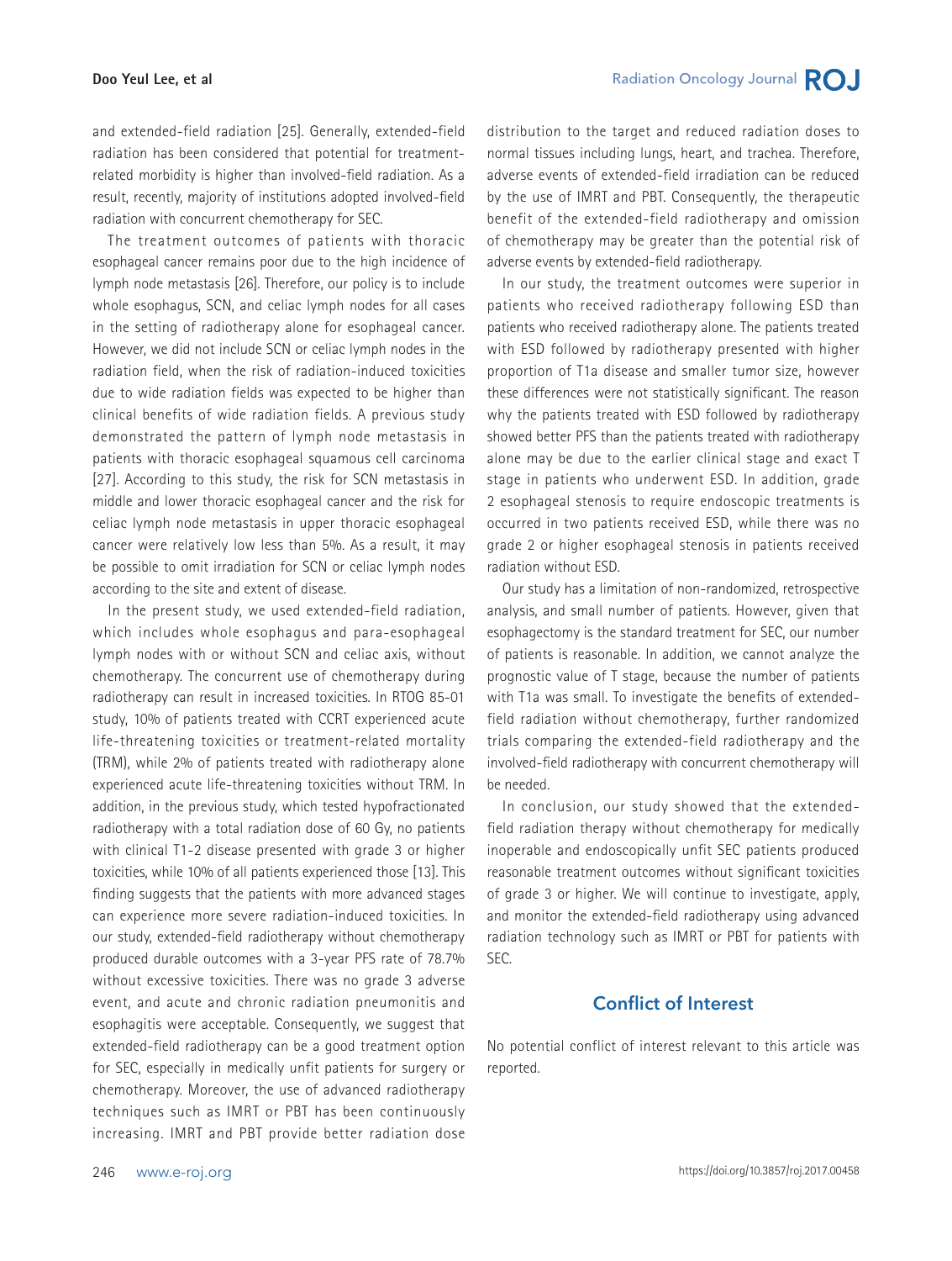# **References**

- 1. Ferlay J, Shin HR, Bray F, Forman D, Mathers C, Parkin DM. Estimates of worldwide burden of cancer in 2008: GLOBOCAN 2008. Int J Cancer 2010;127:2893-917.
- 2. Kumagai Y, Monma K, Kawada K. Magnifying chromoendoscopy of the esophagus: in-vivo pathological diagnosis using an endocytoscopy system. Endoscopy 2004;36:590-4.
- 3. Yoshida T, Inoue H, Usui S, Satodate H, Fukami N, Kudo SE. Narrow-band imaging system with magnifying endoscopy for superficial esophageal lesions. Gastrointest Endosc 2004;59:288-95.
- 4. Tachimori Y, Ozawa S, Numasaki H, et al. Comprehensive registry of esophageal cancer in Japan, 2009. Esophagus 2016;13:110-137.
- 5. Oyama T, Tomori A, Hotta K, et al. Endoscopic submucosal dissection of early esophageal cancer. Clin Gastroenterol Hepatol 2005;3(7 Suppl 1):S67-70.
- 6. Lee HJ, Lee H, Park JC, Shin SK, Lee SK, Lee YC. Treatment strategy after endoscopic resection of superficial esophageal squamous cell carcinoma: a single institution experience. Gut Liver 2015;9:714-9.
- 7. Yamashina T, Ishihara R, Nagai K, et al. Long-term outcome and metastatic risk after endoscopic resection of superficial esophageal squamous cell carcinoma. Am J Gastroenterol 2013;108:544-51.
- 8. Griffin SM, Shaw IH, Dresner SM. Early complications after Ivor Lewis subtotal esophagectomy with two-field lymphadenectomy: risk factors and management. J Am Coll Surg 2002;194:285-97.
- 9. Tachibana M, Kinugasa S, Yoshimura H, et al. Clinical outcomes of extended esophagectomy with three-field lymph node dissection for esophageal squamous cell carcinoma. Am J Surg 2005;189:98-109.
- 10. Nemoto K, Yamada S, Nishio M, et al. Results of radiation therapy for superficial esophageal cancer using the standard radiotherapy method recommended by the Japanese Society of Therapeutic Radiology and Oncology (JASTRO) Study Group. Anticancer Res 2006;26:1507-12.
- 11. Ariga T, Ogawa K, Shimoji H, et al. Radical radiotherapy for superficial esophageal cancer: impact of clinical N stage on survival. Anticancer Res 2012;32:3371-6.
- 12. Murakami Y, Nagata Y, Nishibuchi I, et al. Long-term outcomes of intraluminal brachytherapy in combination with external beam radiotherapy for superficial esophageal cancer. Int J Clin Oncol 2012;17:263-71.
- 13. Oh D, Noh JM, Nam H, Lee H, Kim TG, Ahn YC. High-dose

radiation therapy alone by moderate hypofractionation for patients with thoracic esophageal squamous cell carcinoma. Medicine (Baltimore) 2016;95:e4591.

- 14. Endo M, Yoshino K, Kawano T, Nagai K, Inoue H. Clinicopathologic analysis of lymph node metastasis in surgically resected superficial cancer of the thoracic esophagus. Dis Esophagus 2000;13:125-9.
- 15. Shimada H, Nabeya Y, Matsubara H, et al. Prediction of lymph node status in patients with superficial esophageal carcinoma: analysis of 160 surgically resected cancers. Am J Surg 2006;191:250-4.
- 16. Wang GQ, Jiao GG, Chang FB, et al. Long-term results of operation for 420 patients with early squamous cell esophageal carcinoma discovered by screening. Ann Thorac Surg 2004;77:1740-4.
- 17. Tachibana M, Hirahara N, Kinugasa S, Yoshimura H. Clinicopathologic features of superficial esophageal cancer: results of consecutive 100 patients. Ann Surg Oncol 2008;15:104-16.
- 18. Shimizu Y, Tsukagoshi H, Fujita M, Hosokawa M, Kato M, Asaka M. Long-term outcome after endoscopic mucosal resection in patients with esophageal squamous cell carcinoma invading the muscularis mucosae or deeper. Gastrointest Endosc 2002;56:387-90.
- 19. Akutsu Y, Uesato M, Shuto K, et al. The overall prevalence of metastasis in T1 esophageal squamous cell carcinoma: a retrospective analysis of 295 patients. Ann Surg 2013;257:1032-8.
- 20. Moraca RJ, Low DE. Outcomes and health-related quality of life after esophagectomy for high-grade dysplasia and intramucosal cancer. Arch Surg 2006;141:545-51.
- 21. Viklund P, Wengstrom Y, Rouvelas I, Lindblad M, Lagergren J. Quality of life and persisting symptoms after oesophageal cancer surgery. Eur J Cancer 2006;42:1407-14.
- 22. Koide Y, Kodaira T, Tachibana H, et al. Clinical outcome of definitive radiation therapy for superficial esophageal cancer. Jpn J Clin Oncol 2017;47:393-400.
- 23. Cooper JS, Guo MD, Herskovic A, et al. Chemoradiotherapy of locally advanced esophageal cancer: long-term follow-up of a prospective randomized trial (RTOG 85-01). Radiation Therapy Oncology Group. JAMA 1999;281:1623-7.
- 24. Minsky BD, Pajak TF, Ginsberg RJ, et al. INT 0123 (Radiation Therapy Oncology Group 94-05) phase III trial of combinedmodality therapy for esophageal cancer: high-dose versus standard-dose radiation therapy. J Clin Oncol 2002;20:1167- 74.
- 25. Ma JB, Song YP, Yu JM, et al. Feasibility of involved-field